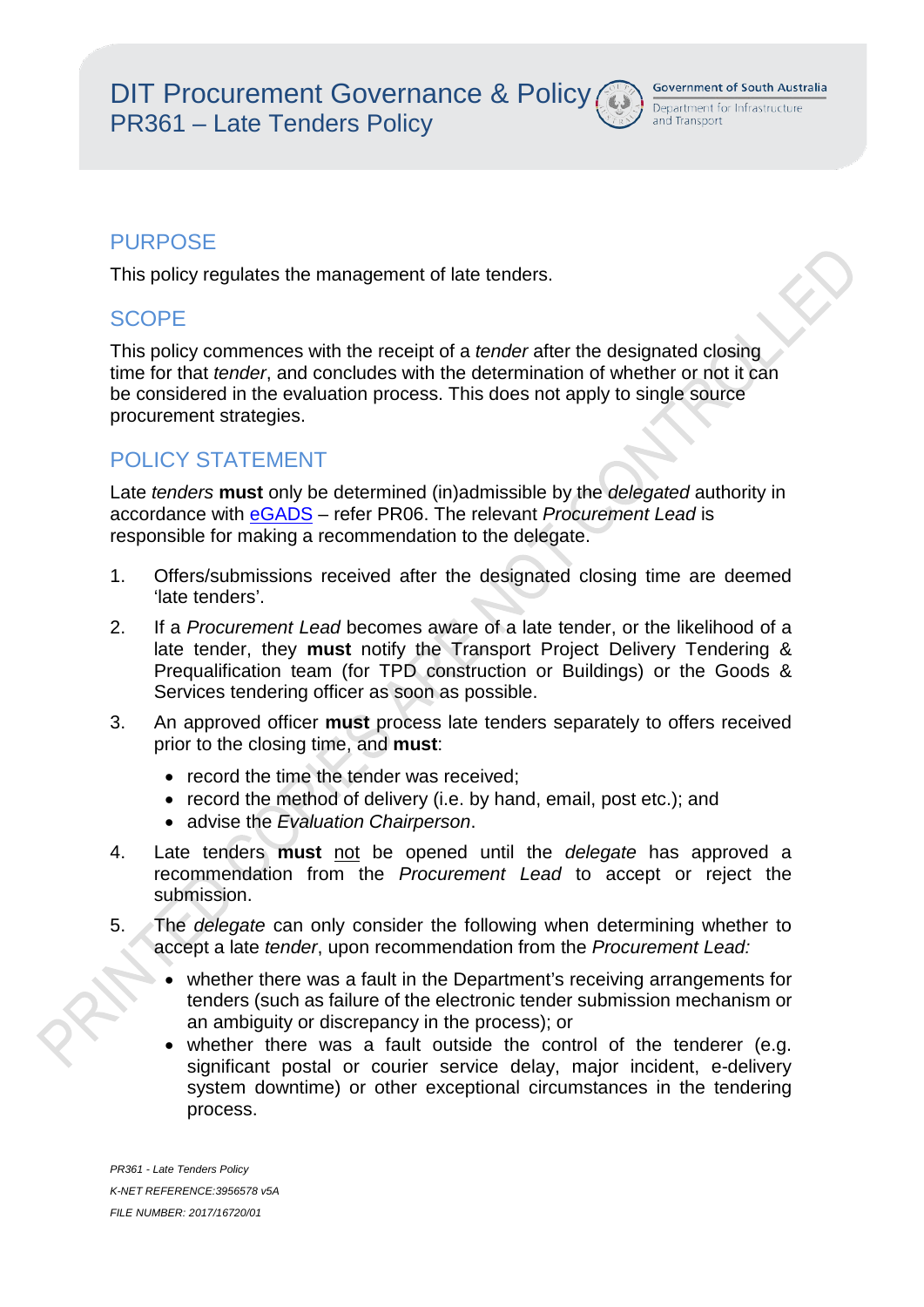- 6. Late tenders **must** not be accepted unless it is clear that both the circumstances beyond the tenderer's control were the cause of lateness and that the integrity of the tender process will not be compromised by accepting a late tender. The advice of a probity officer may be sought if necessary.
- 7. All recommendations to the *delegate* to accept or reject a late *tender* **must** be in a minute format, **must** recommend either acceptance or rejection of the *tender*, detailing the reason why, and **must** provide supporting evidence or justification. Refer to PR361-2 for the minute template.
- 8. The *Procurement Lead* may refer to the Late Tender Register to determine if the tenderer has a history of submitting late tenders; if so this should be referenced in the approval minute.
- 9. Once the tender has closed, the approved officer may schedule the tenders that were received prior to the closing time and provide the file to the *Evaluation Chairperson*, however once it is known that late tender is being reviewed, no tender submissions can be opened until the decision whether or not to admit the late tender has been determined.
- 10. If the *delegate* determines that a late tender is not admissible:
	- the late tender and approval minute **must** be attached to the schedule of tenders under a separate heading (indicating it was late) and not given a schedule number;
	- the late tender **must** not be opened (except where the potential supplier's contact details cannot otherwise be identified), and should be returned to the potential supplier (if possible, i.e. hard copy submission); and
	- a letter **must** be prepared informing the supplier that their tender was late and will not be considered. Refer to PR361-1 Template: Letter Inadmissible Late Tender. A copy of the signed letter **must** be saved in KNet, referencing the contract number. It can be scanned and emailed to the supplier.
- 11. If the *delegate* determines that a late tender is admissible:
	- the late tender, copy of the approval minute and any supporting documentation **must** be attached to the schedule of tenders and provided to the *Evaluation Chairperson*; and
	- the potential supplier **must** be advised via email by the *Procurement Lead*, and the email saved in KNet, referencing the contract number.
- 12. All late tenders **must** be recorded by the delegate in the Late Tender Register (refer PR361-3) once a determination has been made.

# RECORDS

- 1. PR361-1 Letter informing a *tenderer* that their *tender* will not be considered.
- 2. PR361-2 Template: Minute to PR06 Delegate Accept/Reject late tender.
- 3. [PR361-3](http://knet.dpti.sa.gov.au/sagovt.asp?show=14767211) Late tender register

*PR361 - Late Tenders Policy K-NET REFERENCE:3956578 v5A FILE NUMBER: 2017/16720/01*